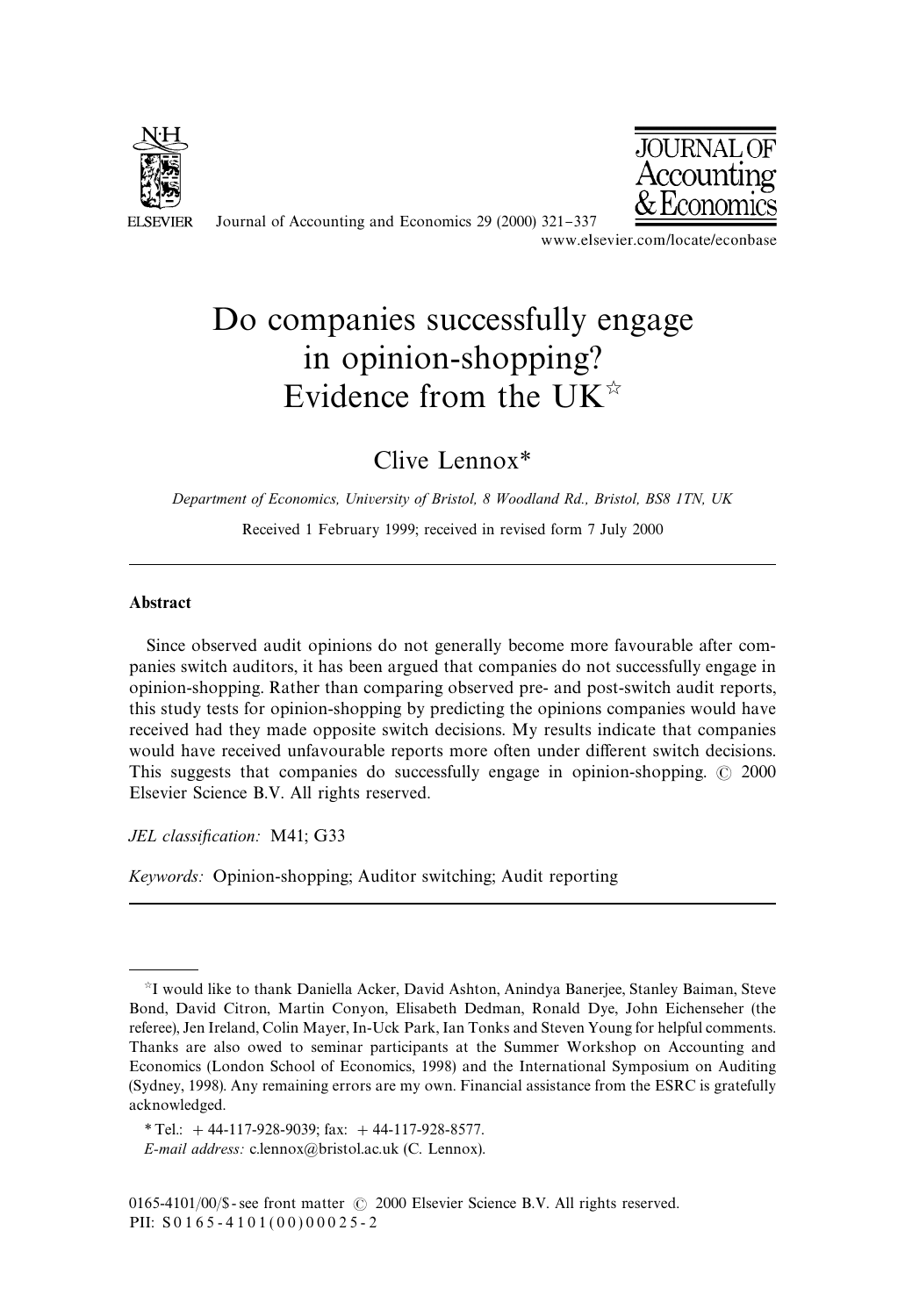# 1. Introduction

In recent years, regulators responded to concerns that companies use auditor switching to avoid receiving unfavourable audit reports.<sup>1</sup> Despite these concerns, it is unclear whether companies can successfully engage in opinionshopping. Because previous studies show that post-switch opinions are not more favourable than pre-switch opinions, some researchers conclude that opinion-shopping is futile (Chow and Rice, 1982; Smith, 1986; Krishnan, 1994; Krishnan and Stephens, 1995). I show that this conclusion is flawed because pre-switch opinions are poor proxies for the unobserved reports companies would have received had they made opposite switch decisions. I use an audit reporting model to predict these unobserved reports and I test their effect on auditor switching. While observed post-switch reports are not more favourable than pre-switch reports, companies would have received unfavourable reports more often had they made opposite switch decisions. This suggests that companies do successfully engage in opinion-shopping.

Teoh's switching model identifies two ways companies might avoid unfavourable audit reports (Teoh, 1992). First, if an incumbent auditor earns clientspecific rents, a company can threaten to switch to a new auditor. The fear of losing the rents can compromise the incumbent's independence. I call this the switch threat argument.<sup>2</sup> Second, a company can avoid an unfavourable report even when there are no rents. For example, a company can switch if it believes that a new auditor is more likely than the incumbent to give a clean report. Alternatively, a company can keep the incumbent if a new auditor is no more likely to give a clean report. I call this the opinion-shopping argument. With opinion-shopping, a switch is equivalent to a second draw from the pool of independent audit opinions.

There is little convincing evidence to support the switch threat argument. Krishnan et al. (1996) test whether reports are modified less frequently when switch probabilities are high (i.e., when the switch threat is most powerful). However, they find that companies with high switch probabilities are in fact more likely to receive modified reports. Other studies test the switch threat argument by examining the relation between audit reporting and non-audit fees,

<sup>&</sup>lt;sup>1</sup> For example, in 1992, the Joint Ethics Committee (representing the English Institute and its equivalents in Scotland and Ireland) issued a guidance note requiring an audit firm to contact the existing auditor when approached by a company to provide a second opinion on an accounting standard. As explained by the Financial Times, 'The note on second opinions or "opinion-shopping" is designed to prevent companies hunting for support from the profession when their auditor refuses to approve a particular accounting treatment. It ensures that the second firm approached possesses the full information available to the company's auditor before it passes judgement' (3rd December, 1992).

<sup>&</sup>lt;sup>2</sup> This has also been modelled by Dye (1991).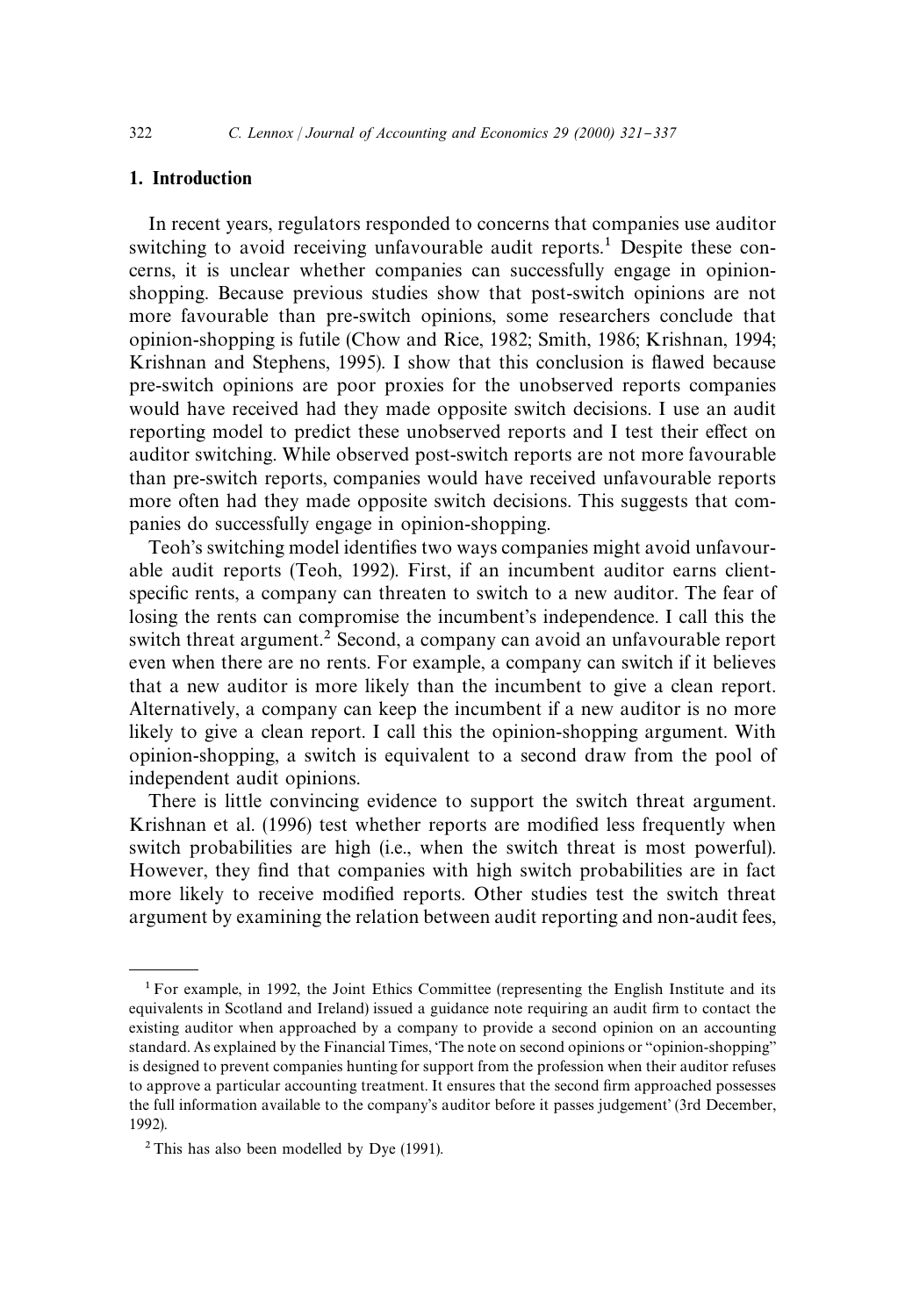since the latter may pose a threat to independence. Both UK and Australian studies find that non-audit fees are not significantly correlated with audit opinions (Barkess and Simnett, 1994; Craswell, 1999; Lennox, 1999a).<sup>3</sup> These findings suggest that audit reporting is not affected by a switch threat.

The empirical evidence on opinion-shopping is less conclusive. Although companies change auditors more frequently after receiving modified reports, it is unclear whether this reflects opinion-shopping behaviour (Chow and Rice, 1982; Craswell, 1988; Citron and Taffler, 1992). In particular, any forward-looking company should care about how switching affects the subsequent audit opinion. Since observed audit opinions are not modified less often after companies switch auditors, some researchers argue that opinion-shopping is futile. However, this ignores the possibility that switching companies would have received modified opinions more often had they not switched. In addition, these studies only consider the successive reports of switching companies and therefore ignore the possibility that non-switching companies also engage in opinion-shopping.4

This paper's methodology improves on existing research by considering reports both switching and non-switching companies would have received had they made opposite switch decisions. Although observed audit opinions do not generally improve, the reports companies would have received under opposite switch decisions are predicted to be significantly worse.

The next section describes the methodology employed to test the opinionshopping argument. Section 3 explains how the data are collected and provides descriptive statistics. Section 4 shows that the evidence is consistent with successful opinion-shopping even though observed audit opinions are not modi fied less frequently after companies' switch decisions. Section 5 concludes with implications for future research.

# 2. Methodology

Fig. 1. illustrates the methodology used to test the opinion-shopping argument. Consider the reports company *i* receives before and after its switch decision. A dummy variable  $(O_{ii})$  is coded one if company *i* receives a modified report in period *t* or zero if it receives a clean report. Panel A depicts the case where company  $i$  receives a modified report prior to its switch decision

<sup>3</sup> In contrast to most countries, UK and Australian companies are required to disclose non-audit fees.

<sup>4</sup>For example, the Department of Trade and Industry's (1994) investigation of Atlantic Computers reveals, 'There is evidence that Atlantic decided to retain Spicers as auditors in 1988, rather than change to KPMG, because of a perception that Spicers were less assertive and critical than KPMG.'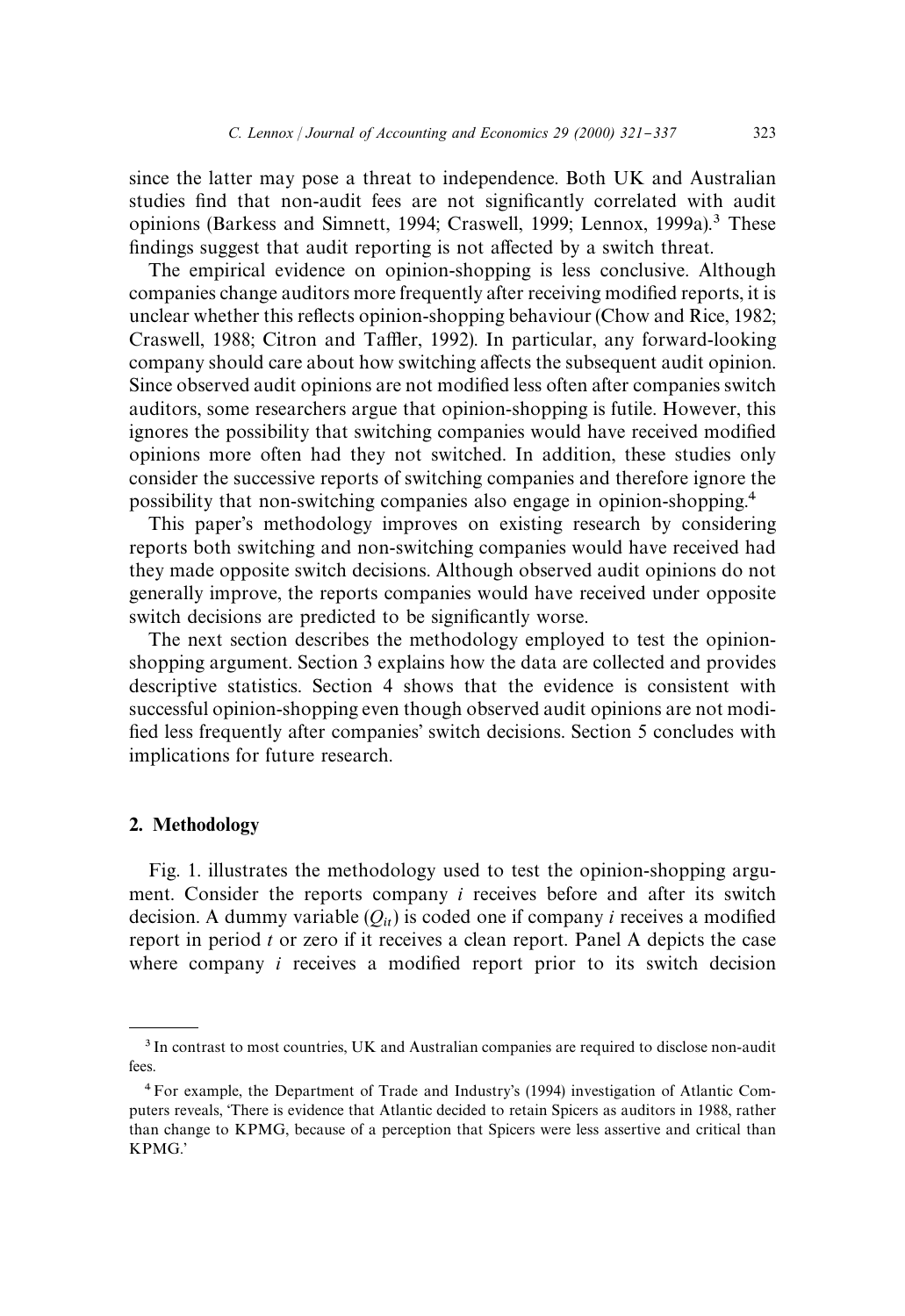Panel A: Prior opinion is modified



$$
Pr(Q_{ii}^{11} = 1) \equiv Pr(Q_{ii} = 1 | Q_{ii-1} = 1, S_{ii} = 1, X_{ii})
$$
  
\n
$$
Pr(Q_{ii}^{10} = 1) \equiv Pr(Q_{ii} = 1 | Q_{ii-1} = 1, S_{ii} = 0, X_{ii})
$$

Panel B: Prior opinion is clean



$$
\Pr\left(Q_u^{01} = 1\right) \equiv \Pr\left(Q_u = 1 \mid Q_{u-1} = 0, S_u = 1, X_u\right)
$$
\n
$$
\Pr\left(Q_u^{00} = 1\right) \equiv \Pr\left(Q_u = 1 \mid Q_{u-1} = 0, S_u = 0, X_u\right)
$$

Fig. 1. Audit reporting and auditor switching for company *i*.

 $(Q_{it-1} = 1)$ . Panel B represents the case where company *i* receives a clean report prior to its switch decision ( $Q_{it-1} = 0$ ). A switch dummy ( $S_{it}$ ) equals one if company *i* changes auditor or zero if it does not. The report company *i* receives in period *t* depends on its prior report  $(Q_{it-1})$ , its switch decision  $(S_{it})$  and other company characteristics  $(X_{it})$ . The conditional probability that company *i* receives a modified report in period *t* is  $Pr(Q_{it} = 1 | Q_{it-1}, S_{it}, X_{it})$ . For notational convenience, I define this conditional probability as  $Pr(Q_{it}^{qs} = 1)$ . The *q* and *s* superscripts denote the prior audit opinion and switch decision:  $q = 1$  if the prior report is modified ( $q = 0$  if the prior report is clean) and  $s = 1$  if company *i* switches  $(s = 0$  if it does not switch).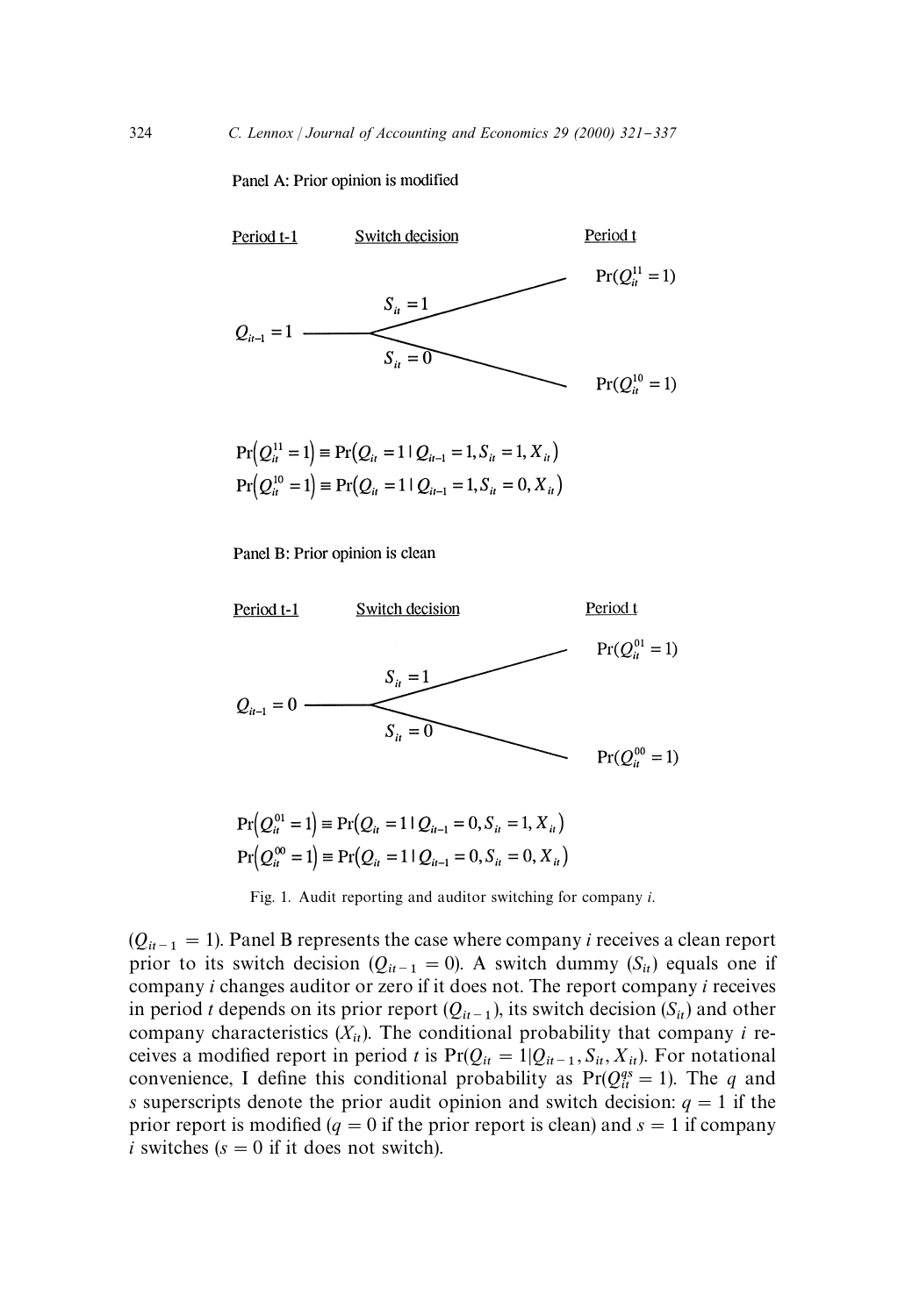If company *i* engages in opinion-shopping, it uses the switch decision to minimise the probability of receiving a modified report. In Panel A, company *i* receives a modified report in period *t* with probability  $Pr(Q_t^{11} = 1)$  if it switches and with probability  $Pr(Q_{it}^{10} = 1)$  if it does not switch. So after receiving a modified report, company *i* switches auditor and engages in opinion-shopping when  $Pr(Q_{it}^{11} = 1)$  <  $Pr(Q_{it}^{10} = 1)$  and does not switch when  $Pr(Q_{it}^{11} = 1)$  >  $Pr(Q_{ii}^{10} = 1)$ . In Panel B, company *i* receives a modified report with probability  $Pr(Q_{it}^{01} = 1)$  if it switches and probability  $Pr(Q_{it}^{00} = 1)$  if it does not switch. So after receiving a clean report, company i switches auditor and engages in opinion-shopping when  $Pr(Q_{it}^{01} = 1) < Pr(Q_{it}^{00} = 1)$  and does not switch when  $Pr(Q_{it}^{01} = 1)$  >  $Pr(Q_{it}^{00} = 1)$ . Hence, the difference in modified opinion probabilities  $Pr(Q_{tt}^{q1} = 1) - Pr(Q_{tt}^{q0} = 1)$  can be used to test whether companies successfully engage in opinion-shopping. A negative association between auditor switching and the opinion-shopping variable  $(\Pr(Q_{tt}^{q1} = 1) - \Pr(Q_{tt}^{q0} = 1))$  would support the opinion-shopping argument.

I estimate an audit reporting model in order to predict these modified opinion probabilities  $Pr(\hat{O}_{ij}^{gs} = 1)$ . The predicted probabilities are then used to construct the opinion-shopping variable  $(\Pr(\hat{Q}_{it}^{q1} = 1) - \Pr(\hat{Q}_{it}^{q0} = 1))$  which is included in an auditor switching model in order to test the association between predicted opinions and companies' switch decisions.

The audit reporting and auditor switching models are estimated using probit analysis. In the reporting model, probit estimation assumes that there is an underlying response variable  $(Q_{it}^{gs})$  such that

$$
Q_{it}^{qs} \ge 0
$$
 if  $Q_{it}^{qs} = 1$ ,  
\n $Q_{it}^{qs} \ge 0$  if  $Q_{it}^{qs} = 0$ ,  
\n $Q_{it}^{qs} \ge 0$  if  $Q_{it}^{qs} = 0$ ,

The probit reporting model is

$$
Q_{it}^{qs} = \gamma_0 + \gamma_1 S_{it} + \gamma_2 X_{it} + \gamma_3 X_{it} S_{it} + \gamma_4 Q_{it-1} + \gamma_5 Q_{it-1} S_{it} + v_{it}, \quad (1)
$$

where  $v_{it} \sim \Phi(0, \text{var}(v_{it}))$  and  $\Phi$  is the standard normal cumulative distribution function.

Since previous studies reveal strong persistence in audit reporting, Eq. (1) includes prior audit opinions  $(Q_{it-1})$  as an explanatory variable (Monroe and Teh, 1993; Krishnan et al., 1996; Lennox, 1999b). The remaining explanatory variables  $(X_{it})$  control for other determinants of audit reporting such as financial health.<sup>5</sup> Interaction terms between the explanatory variables and the switch dummy  $(S_{it})$  are included to test whether the coefficients in the reporting model differ across switching and non-switching companies. $6$ 

 $5$ The variables used to control for financial health are described in Section 3.3.

 $6$  This raises potential self-selection issues since the switch dummy  $(S_{it})$  is endogenous. However, in unreported results, the null hypothesis of no self-selection bias  $(E(v_{it}) = E(v_{it}|S_{it}) = 0)$  is not rejected.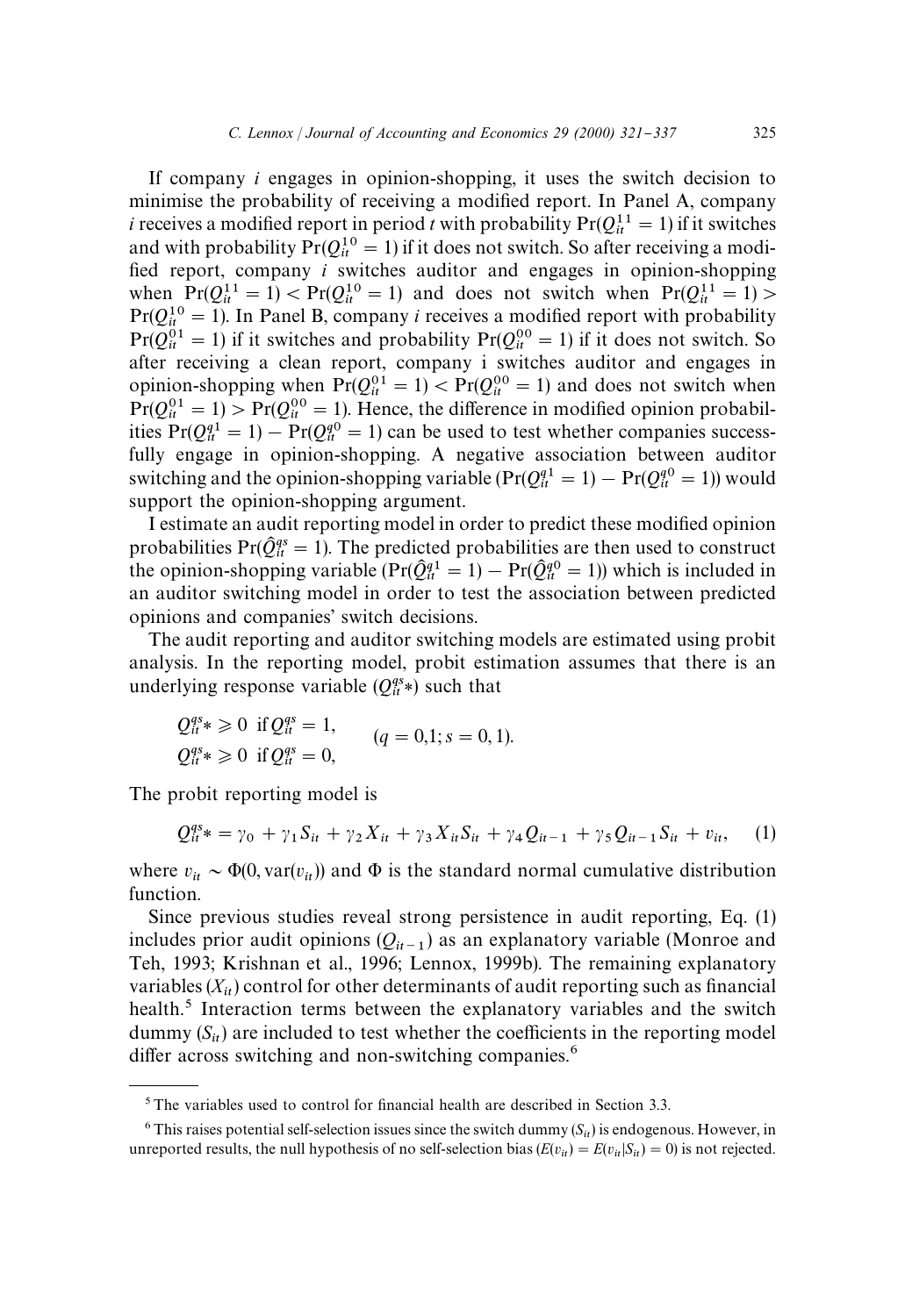In the switching model, probit estimation assumes that there is an underlying response variable  $(S_{it}^*)$ such that

$$
S_{it}^* \ge 0 \quad \text{if } S_{it} = 1,
$$
  

$$
S_{it}^* < 0 \quad \text{if } S_{it} = 0.
$$

The opinion-shopping variable  $(\Pr(\hat{Q}_{tt}^{q1} = 1) - \Pr(\hat{Q}_{tt}^{q0} = 1))$  is predicted from Eq. (1) and included in a structural switching model (Eq. (2a)):

$$
S_{it}^* = \theta_0 + \theta_1 (\Pr(\hat{Q}_{it}^{q1} = 1) - \Pr(\hat{Q}_{it}^{q0} = 1)) + \theta_2 X_{it} + u_{it}, (q = 0, 1), \quad (2a)
$$

where  $u_{it} \sim \Phi(0, \text{var}(u_{it}))$  and  $E(u_{it}v_{it}) = 0$ .<sup>7</sup>

If company *i* engages in opinion-shopping, it switches when  $Pr(Q_{it}^{q1} = 1)$  <  $Pr(Q_{it}^{q0} = 1)$  and does not switch when  $Pr(Q_{it}^{q1} = 1) > Pr(Q_{it}^{q0} = 1)$ . Therefore, under the alternative hypothesis that companies successfully engage in opinion-shopping, the coefficient on the opinion-shopping variable is negative  $(\theta_1 < 0)$ . Under the null hypothesis, companies do not engage in opinionshopping,  $\theta_1 = 0$ .

The remaining explanatory variables  $(X_{it})$  control for other determinants of switching. Since Menon and Schwartz (1985) show that failing companies are more likely to change auditors, I control for the effects of financial health on switching. Event studies also show that switching signals bad news to outside investors (Fried and Schiff, 1981; Eichenseher et al., 1989). Agency theory predicts that companies have more incentive to avoid signalling bad news when there is a greater separation of ownership from control (e.g., Watts and Zimmerman, 1983). According to this argument, companies with low inside ownership are less likely to switch auditors in order to avoid signalling bad news to investors. In this case, the expected relation between inside ownership and auditor switching is positive.<sup>8</sup> However, an opposite negative relation is also possible. If inside ownership is high, managers have less incentive to act contrary to investors' interests. When managers and investors' interests are more closely aligned, there may be fewer disagreements between auditors and management and this may result in less frequent auditor switching.

In Eq.  $(2a)$ , the effect of opinion-shopping on auditor switching is captured using the difference between predicted modified opinion probabilities  $(\Pr(\tilde{Q}_{it}^{q1} = 1) - \Pr(\hat{Q}_{it}^{q0} = 1)).$  I also test the opinion-shopping argument using the difference between predicted response variables  $(\hat{Q}_{tt}^{q_1*} - \hat{Q}_{tt}^{q_0*})$  as shown in Eq. (2b). The relation between the predicted modified opinion probabilities and

 $7$  If the error terms are not independent, the coefficient estimates and standard errors are unbiased but not fully efficient. Unreported results from simultaneously estimated audit reporting and auditor switching models show that the independence assumption is not rejected at the 5% level.

<sup>8</sup>The variables used to control for inside ownership are described in Section 3.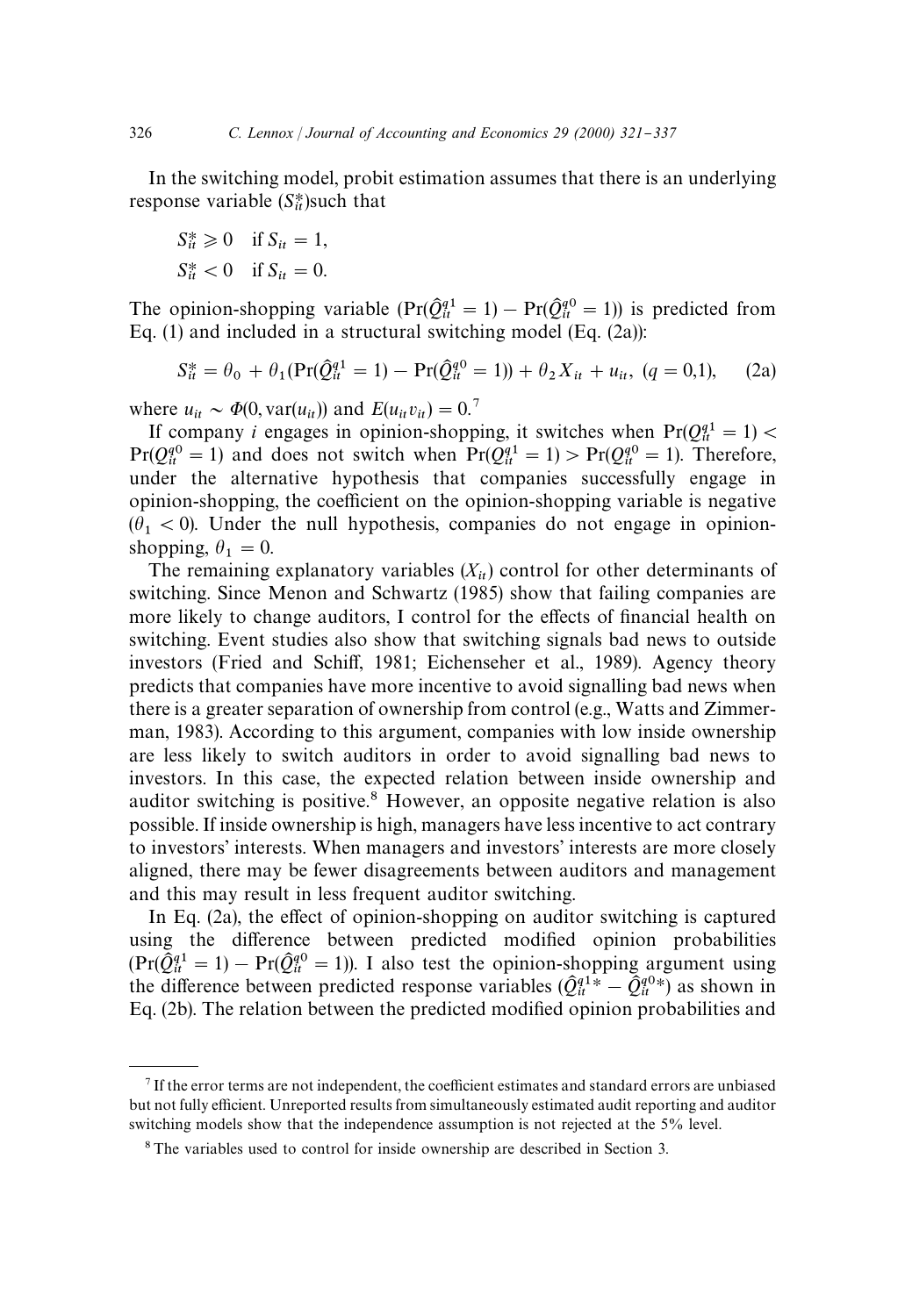the predicted response variables is simply  $Pr(\hat{Q}_{it}^{gs} = 1) = \Phi(\hat{Q}_{it}^{gs*})$ .

$$
S_{it}^* = \theta_0 + \theta_1(\hat{Q}_{it}^{q1*} - \hat{Q}_{it}^{q0*}) + \theta_2 X_{it} + u_{it}, \quad q = 0,1.
$$
 (2b)

There are two reasons for estimating both Eqs. (2a) and (2b). First, I show that the results are robust to alternative definitions of the opinion-shopping variable. Second, Eq. (2b) clarifies the reduced form relation between prior audit reports and switching. This is important because studies show that companies switch more often when prior reports are modified. A reduced form model of auditor switching  $(Eq. (3))$  is derived by predicting Eq. (1) and substituting into Eq. (2b):

$$
S_{it}^* = \theta_0 + \theta_1 \hat{\gamma}_1 + (\theta_1 \hat{\gamma}_3 + \theta_2) X_{it} + \theta_1 \hat{\gamma}_5 Q_{it-1} + u_{it}. \tag{3}
$$

Eq. (3) demonstrates the condition under which opinion shopping is consistent with auditor changes occurring more frequently when prior reports are modified. The effect of prior modifications on switching is positive ( $\theta_1 \hat{\gamma}_5 > 0$ ) if modified. The effect of prior modifications on switching is positive  $(v_1/s > v)$  in<br>companies successfully engage in opinion-shopping  $(\theta_1 < 0)$  *and* reporting is less persistent when companies switch  $(\hat{\gamma}_5 < 0)$ .<sup>9</sup> Intuitively, opinion-shopping companies switch (do not switch) after receiving modified (clean) reports when switching increases the probability of a change in audit opinion.<sup>10</sup> If switching reduces reporting persistence ( $\hat{y}_5 < 0$ ) and the relation between prior modifications and switching is positive ( $\theta_1 \hat{\gamma}_5 > 0$ ), it necessarily follows that companies from and switching is positive  $(0<sub>1</sub>/s > 0)$ , it necessarily follows that companies receive modified reports less often than they would under opposite switch decisions ( $\theta_1 < 0$ ).

## 3. The data

### *3.1. Data sources and sample*

The population of interest is all UK quoted companies between 1988 and 1994. Failing companies (those entering administration, receivership or liquidation) are identified using Stock Exchange Financial Yearbooks. Information on inside ownership, auditors and audit opinions is extracted from annual reports. In order to identify auditor switches and prior audit opinions, I impose the

<sup>&</sup>lt;sup>9</sup>The structural switching models (Eqs. (2a) and (2b)) assume that prior reports do not directly affect auditor switching. This makes sense since forward-looking companies should care about how switching affects subsequent audit opinions.

 $10$  Krishnan and Krishnan (1997) argue that auditors resign more often when prior reports are modified in order to reduce litigation risk. However, this argument does not invalidate my test for opinion-shopping. Since resignations can be caused by auditor-client reporting disagreements, companies may engage in opinion-shopping by provoking auditor resignations and appointing preferred replacements. This paper tests whether audit opinions would have been modified more often if auditor switches/resignations had been opposite to those observed.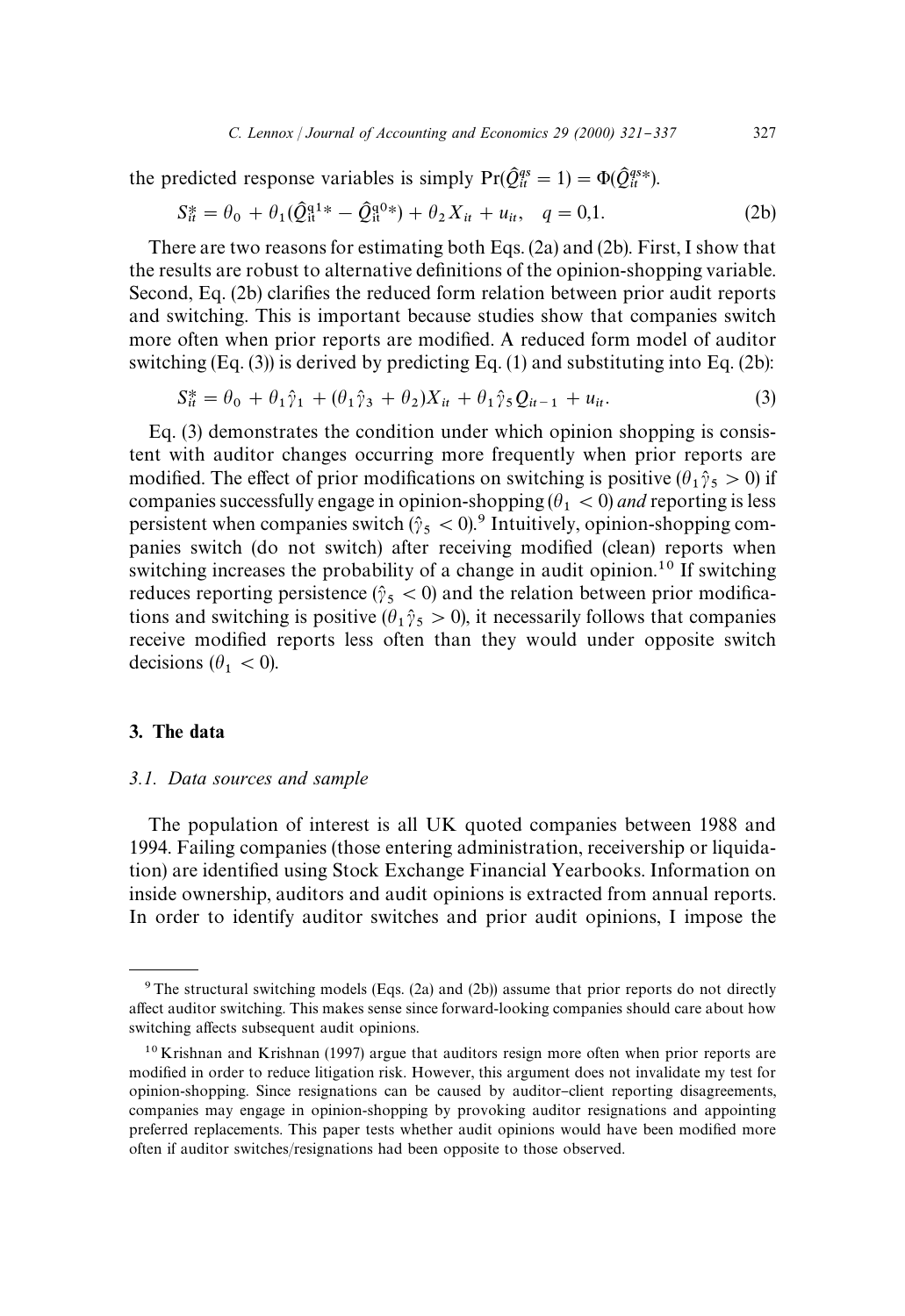|                                                  | Company-year observations |
|--------------------------------------------------|---------------------------|
| Initial sample $(1,027)$ companies, 1988–1994)   | 7189                      |
| Less missing annual reports                      | $-1118$                   |
| Less unavailable accounting data from Datastream | $-630$                    |
| Final sample (949 companies, 1988–1994)          | 5441                      |

Table 1 Identification of the final sample<sup>a</sup>

<sup>a</sup>Notes: The initial sample consists of 1,027 companies, where at least two consecutive annual reports are available in the Corporate Information Library at Warwick University. There are 1,118 missing reports because 171 companies exit the sample (due to bankruptcy, delisting, take-over or merger) and 234 companies become newly listed.

restriction that each company should have reports available for at least two consecutive years  $-1027$  companies meet this restriction. Finally, accounting information is collected from Datastream for as many company-year observations as possible. $11$ 

The steps leading to the identification of the final sample are shown in Table 1. The number of observations is smaller than the number of potential reports (7,189), because 171 companies exit the sample (due to bankruptcy, delisting, take-over or merger) and 234 companies become newly listed. In addition, the final sample is reduced to 949 companies and 5,441 observations due to missing Datastream information.<sup>12</sup>

# *3.2. Audit reporting and switching*

There are 161 modified audit opinions on  $105$  companies  $-96$  reports are qualified while 65 are unqualified but draw attention to some accounting problem or fundamental uncertainty.<sup>13</sup> There are 103 going-concern modifications, with the remaining modifications arising from non-compliance with Statements of Standard Accounting Practice or from uncertainties relating to

 $11$  Financial information is downloaded from Datastream since it is prohibitively costly to extract this information manually from annual reports. Datastream does not provide historic information on company shareholdings, auditors or audit opinions.

 $12$  When the sample proportion of companies differs from the population proportion, the logit model has consistent coefficient estimates for all variables except the constant (Anderson, 1972). Re-estimating the probit models using logit estimation has no significant effect on the results, so sample selection bias does not seem to be a problem.

<sup>&</sup>lt;sup>13</sup> From 1993, SAS 600 required UK auditors to disclose fundamental uncertainties (particularly with respect to going-concern issues) even when reports are unqualified.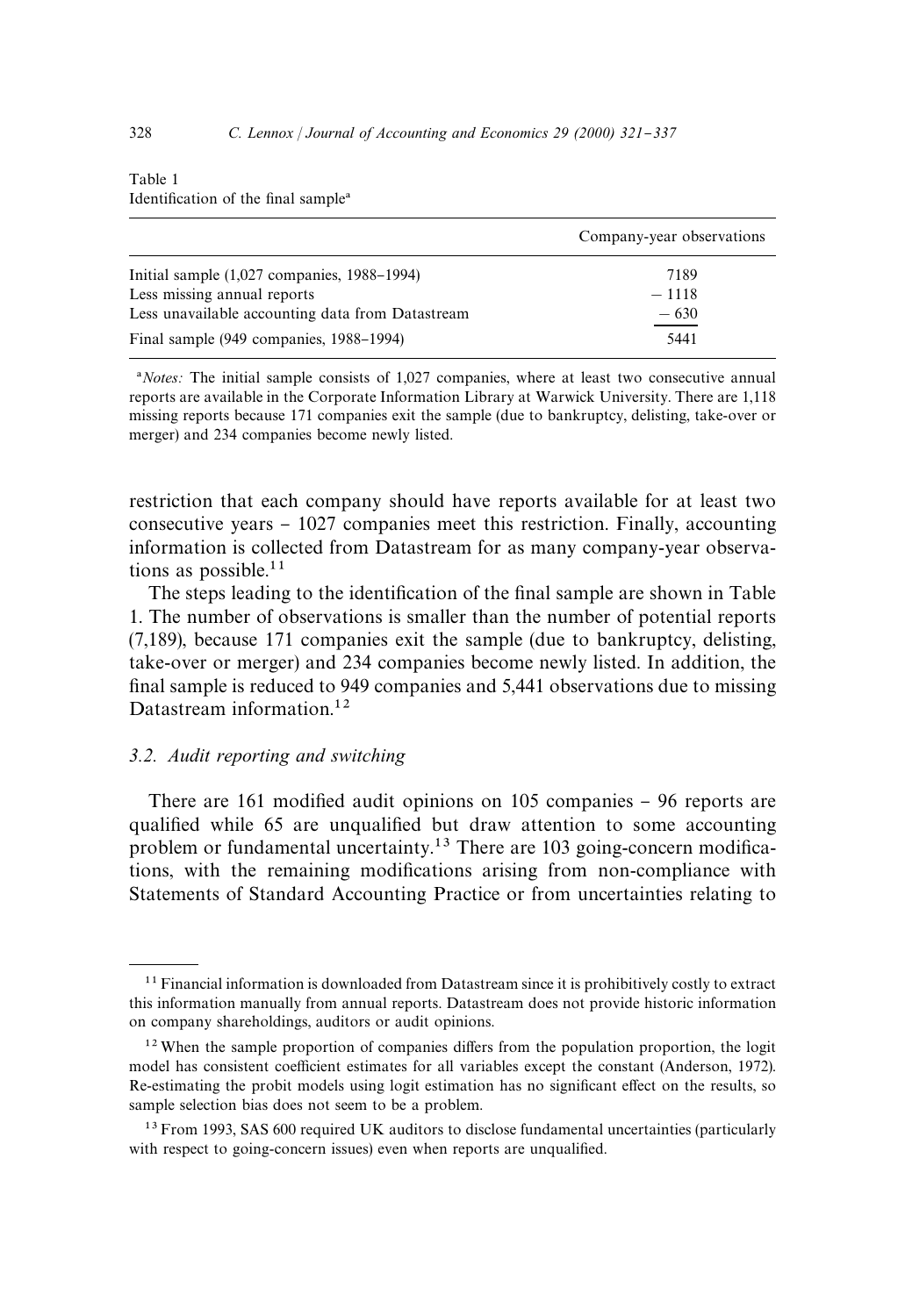debtors, litigation, stocks or property values. There are a total of 194 switches with 160 companies switching once and 17 companies switching twice.14

#### *3.3. The financial health and ownership variables*  $(X_{it})$

Table 2 defines the variables used to control for the effects of financial health and inside ownership.

Lennox (1999b) shows that leverage  $(LEV_{it})$  and the return on capital (*ROC*<sub>it</sub>) have significant effects on audit reporting in UK companies.<sup>15</sup> Therefore, I use these variables to control for the effects of financial health. An ex post bankruptcy dummy  $(FAILS_{it})$  is also included in the reporting and switching models to capture other symptoms of distress. Inside ownership is measured using the proportion of ordinary share capital owned by directors  $(DIRS<sub>it</sub>)$  and other large shareholders (*LARS*<sub>it</sub>). As in Lennox (1999b), heteroscedasticity is controlled for by allowing the error term's variance to be a function of gross cashflow  $(GCF_{it})$ .

Table 3 reports the correlation matrix for the dependent and explanatory variables. Consider first the switch dummy  $(S_{it})$ . Its correlations with the audit report dummies  $(Q_{it}, Q_{it-1})$  show that switching companies receive modified opinions more often than non-switching companies in both the pre- and post-switch reports. The significant positive correlation with the bankruptcy dummy  $(FAILS<sub>it</sub>)$  indicates that failing companies are more likely to switch. Inside ownership  $(LARS_{it}, DIRS_{it})$  is positively associated with auditor switching. This suggests that companies with low inside ownership have less incentive to signal unfavourable news by switching auditors.

Now, consider the correlations involving the opinion dummies and the financial distress variables  $(Q_{it}, Q_{it-1}, GCF_{it}, ROC_{it}, LEV_{it}, FAILS_{it})$ . The significant positive correlation between the two report dummies  $(Q_{it}, Q_{it-1})$  indicates strong persistence effects in audit reporting. The correlations between the opinion dummies and distress variables show that modified reports are generally given to poorly performing companies. The significant correlations between the distress variables confirm that failing companies have low profitability, poor cashflow and are highly leveraged.

<sup>&</sup>lt;sup>14</sup> Care is taken to ensure that auditor name changes and auditor mergers are not coded as switches.

<sup>&</sup>lt;sup>15</sup> In unreported results, company size, industry sector, liquidity and cyclical variables (the number of failing companies in the population and a CBI indicator of business confidence) do not significantly affect reporting or switching.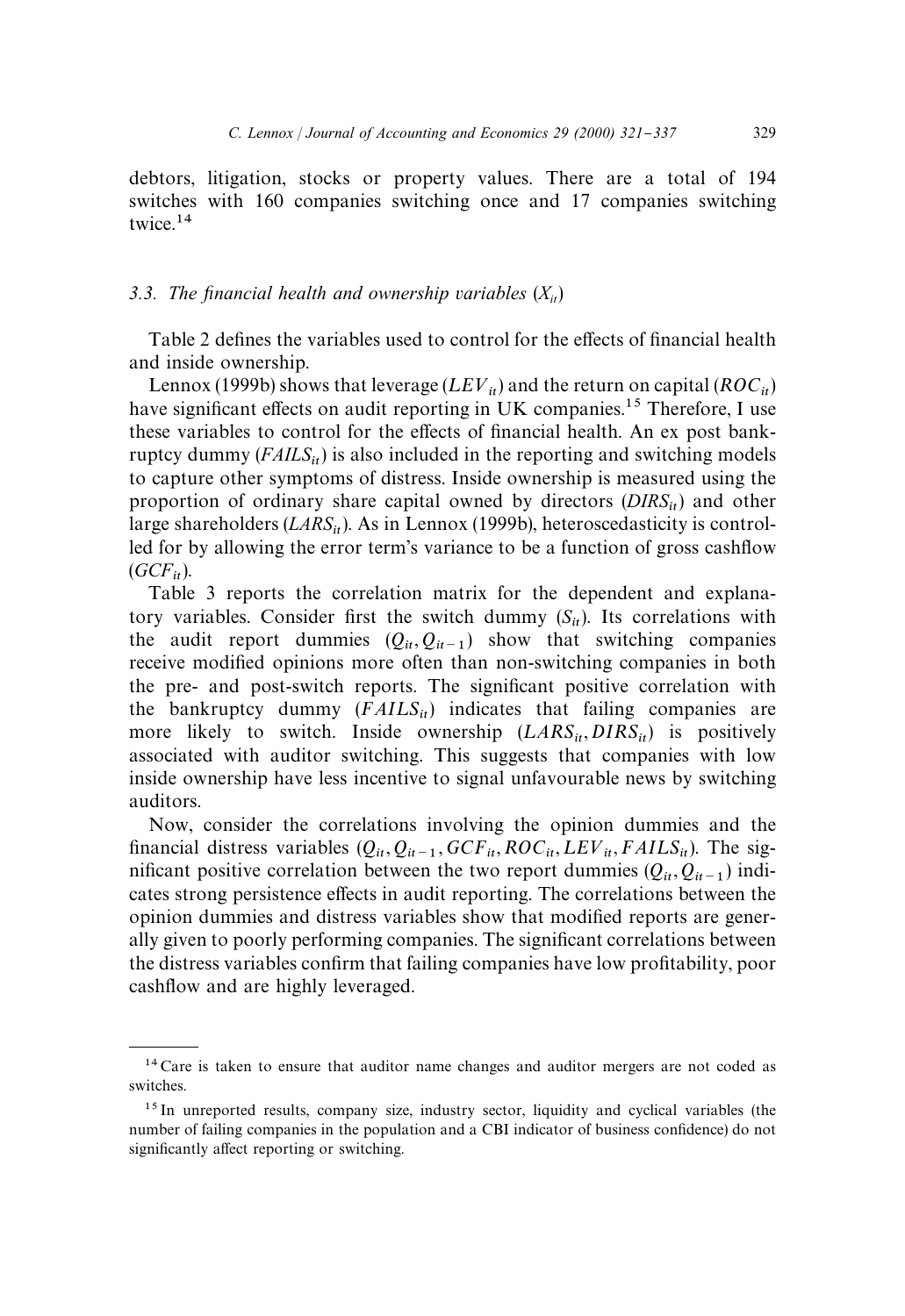| Table 2              | The explanatory variables $(X_{it})^a$                                                                                                                                                                                                                                                                                                                                                                                                                                                                                                                                                                                                                                                                                                                                                                                                                                                                                                                                                                                                                                                             |                   |
|----------------------|----------------------------------------------------------------------------------------------------------------------------------------------------------------------------------------------------------------------------------------------------------------------------------------------------------------------------------------------------------------------------------------------------------------------------------------------------------------------------------------------------------------------------------------------------------------------------------------------------------------------------------------------------------------------------------------------------------------------------------------------------------------------------------------------------------------------------------------------------------------------------------------------------------------------------------------------------------------------------------------------------------------------------------------------------------------------------------------------------|-------------------|
| Variable             | Definition                                                                                                                                                                                                                                                                                                                                                                                                                                                                                                                                                                                                                                                                                                                                                                                                                                                                                                                                                                                                                                                                                         | Interpretation    |
| $LEV_{it}$           | (Preference capital + Subordinated debt + Loan capital + Short-term borrowings) × 100<br>$Capital$ employed $+$ Short-term borrowing-Intangibles-Future income tax benefits                                                                                                                                                                                                                                                                                                                                                                                                                                                                                                                                                                                                                                                                                                                                                                                                                                                                                                                        | Leverage          |
| $ROC_{it}$           | Capital employed + Short-term borrowing-Intangibles-Future income tax benefits<br>Total interest charged $+$ Pre-tax profit) $\times$ 100                                                                                                                                                                                                                                                                                                                                                                                                                                                                                                                                                                                                                                                                                                                                                                                                                                                                                                                                                          | Return on capital |
| $FALS_{it}$          | $= 1$ if Company <i>i</i> issues its final annual report in year <i>t</i> prior to entering bankruptcy; $= 0$ , otherwise                                                                                                                                                                                                                                                                                                                                                                                                                                                                                                                                                                                                                                                                                                                                                                                                                                                                                                                                                                          | Bankruptcy dummy  |
| $DRS_{it}$           | Directors' ordinary shareholdings                                                                                                                                                                                                                                                                                                                                                                                                                                                                                                                                                                                                                                                                                                                                                                                                                                                                                                                                                                                                                                                                  | Inside ownership  |
| $\mathit{LARS}_{it}$ | Non-director ordinary shareholdings in excess of 5%                                                                                                                                                                                                                                                                                                                                                                                                                                                                                                                                                                                                                                                                                                                                                                                                                                                                                                                                                                                                                                                | Inside ownership  |
| $GCF_{it}$           | (Profits earned for ordinary shareholders + Depreciation + Tax equalisation) $\times$ 100<br>Capital employed + Current liabilities-Intangibles                                                                                                                                                                                                                                                                                                                                                                                                                                                                                                                                                                                                                                                                                                                                                                                                                                                                                                                                                    | Gross cashflow    |
|                      | <sup>a</sup> Notes: For companies that switch auditors, ownership information is collected for all available years. For non-switching companies, ownership<br>information from 1990 (or the nearest available year) is used to proxy ownership in other years due to prohibitively high data collection costs. In practice,<br>this is unlikely to cause measurement error problems since ownership patterns typically exhibit little variation over time. Non-director shareholdings are<br>Iax equalisation (Datastream number 161) reflects the effect of timing differences between reported income and expenses allowed for tax purposes.<br>only disclosed if they exceed $5\%$ . LARS <sub>is</sub> is defined as the sum of individual shareholdings in excess of $5\%$ .<br>For example, suppose company i has three non-director substantial shareholders in year t.<br>Capital employed (Datastream number 322) is the sum of all non-current liabilities.<br>Shareholder C: 5.5%<br>Then, $LARS_{it} = (8 - 5) + (10 - 5) + (5.5 - 5) = 8.5$ .<br>Shareholder A: 8% Shareholder B: 10% |                   |

330 *C. Lennox | Journal of Accounting and Economics 29 (2000) 321-337*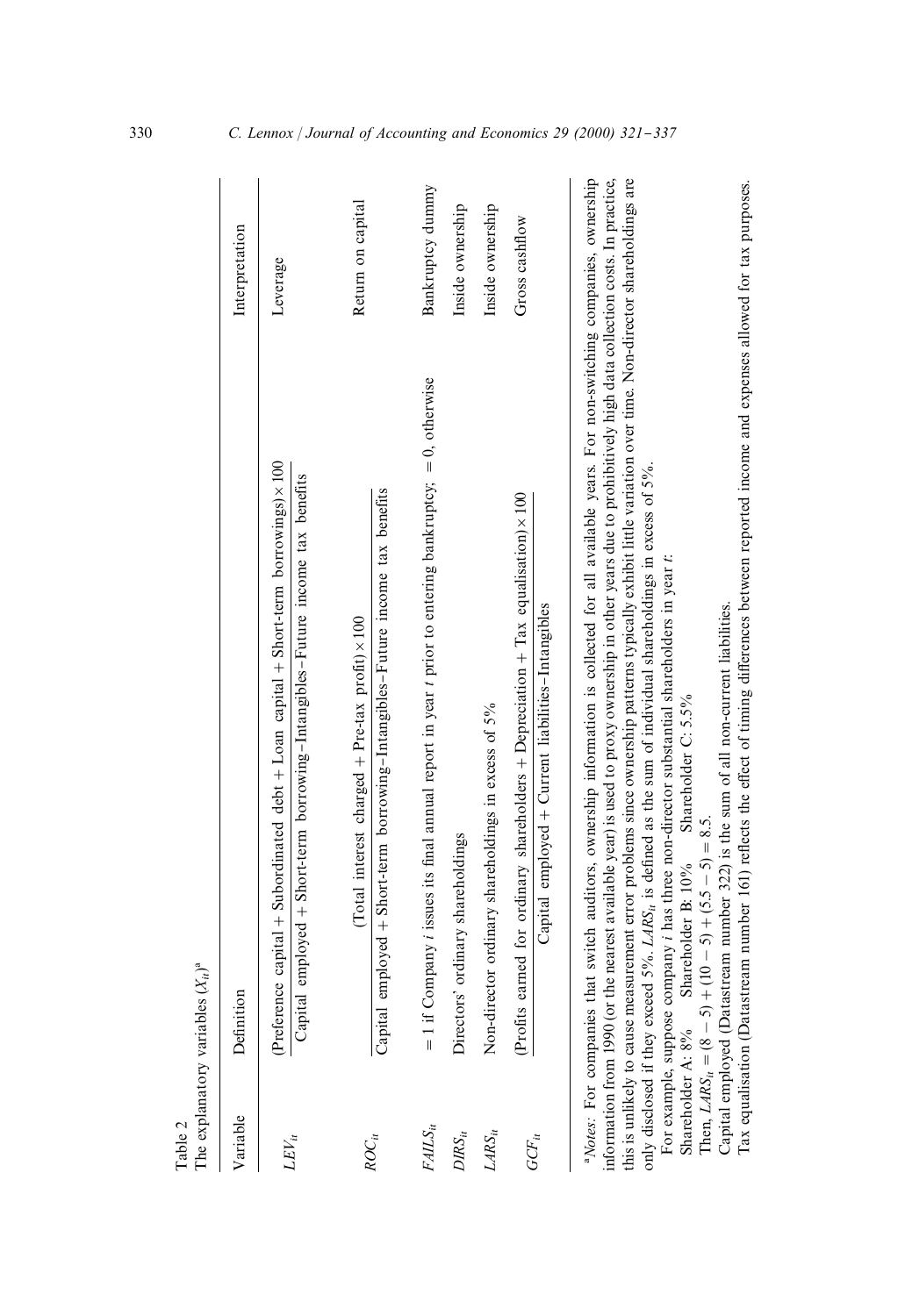| Correlation matrix <sup>a</sup> |           |                      |                      |                              |            |            |              |                         |  |
|---------------------------------|-----------|----------------------|----------------------|------------------------------|------------|------------|--------------|-------------------------|--|
|                                 | $S_{it}$  | $Q_{it}$             | $Q_{it-1}$           | $GCF_{it}$                   | $ROC_{ir}$ | $LEV_{ir}$ | $FAILS_{ir}$ | $DIRS_{it}$ $LARS_{it}$ |  |
| $Q_{it}$                        | $0.065**$ |                      |                      |                              |            |            |              |                         |  |
| $Q_{it-1}$                      | $0.101**$ | $0.406**$            |                      |                              |            |            |              |                         |  |
| $GCF_{ii}$                      | $-0.076*$ | $-0.308** - 0.220**$ |                      |                              |            |            |              |                         |  |
| $ROC_{it}$                      | $-0.024$  |                      | $-0.100** - 0.073**$ | $0.284**$                    |            |            |              |                         |  |
| $LEV_{it}$                      | 0.023     | $0.134**$            |                      | $0.125** - 0.104**$          | $0.206**$  |            |              |                         |  |
| $FAILS_{it}$                    | $0.054**$ | $0.157**$            |                      | $0.077** - 0.124** - 0.031*$ |            | $0.104**$  |              |                         |  |
| $DIRS_{ir}$                     | $0.040**$ | 0.013                | 0.007                | 0.010                        | 0.017      | $-0.020$   | 0.018        | -                       |  |
| $LARS_{it}$                     | $0.032*$  | 0.026                | 0.035                | $-0.088** - 0.049**$         |            | 0.013      | 0.002        | $-0.175**$              |  |

<sup>a</sup>*Notes: \*Significant at the 5% level. \*\*Significant at the 1% level*  $N = 5441$ *.* 

 $S_{it} = 1$  if company *i* hires a new auditor in year *t*; 0 otherwise.

 $Q_{it} = 1$  if company *i* receives a modified report in year *t*; 0 otherwise.

All other variables are defined in Table 2.

## 4. Main results

Table 3

This section tests the opinion-shopping argument by estimating the reporting and switching models (Eqs.  $(1)-(3)$ ) described in Section 2.<sup>16</sup> It shows that observed audit reports are not modified less frequently after companies make their switch decisions, even though the evidence supports the opinion-shopping argument. The main results are reported in Table 4.

#### *4.1. The audit reporting models*

Columns 1 and 2 are audit reporting models. Column 1 restricts the coefficients in the reporting model to be the same for switching and non-switching companies ( $\gamma_1 = \gamma_3 = \gamma_5 = 0$ ). Column 2 relaxes this restriction by including interaction terms between the explanatory variables and the switch dummy.

In Column 1, the highly significant positive coefficient on prior audit opinions  $(Q_{it-1})$  indicates strong persistence in reporting. In addition, companies receive modified reports more often if they have high leverage  $(LEV_{it})$ , low profitability  $(ROC_{it})$  or subsequently fail  $(FAILS_{it})$ . The ownership variables  $(LARS_{it})$ ,  $DIRS_{it}$ ) are not significantly correlated with audit opinions.

<sup>&</sup>lt;sup>16</sup> All models are tested for omitted variables bias and heteroscedasticity using tests developed by Davidson and MacKinnon (1984). In each model, the null hypothesis of no omitted variables bias is not rejected, but the null hypothesis of homoscedasticity is rejected. While the gross cashflow  $(GCF_{it})$  variable is used to control for heteroscedasticity, the paper's conclusions about opinionshopping are robust to ignoring heteroscedasticity.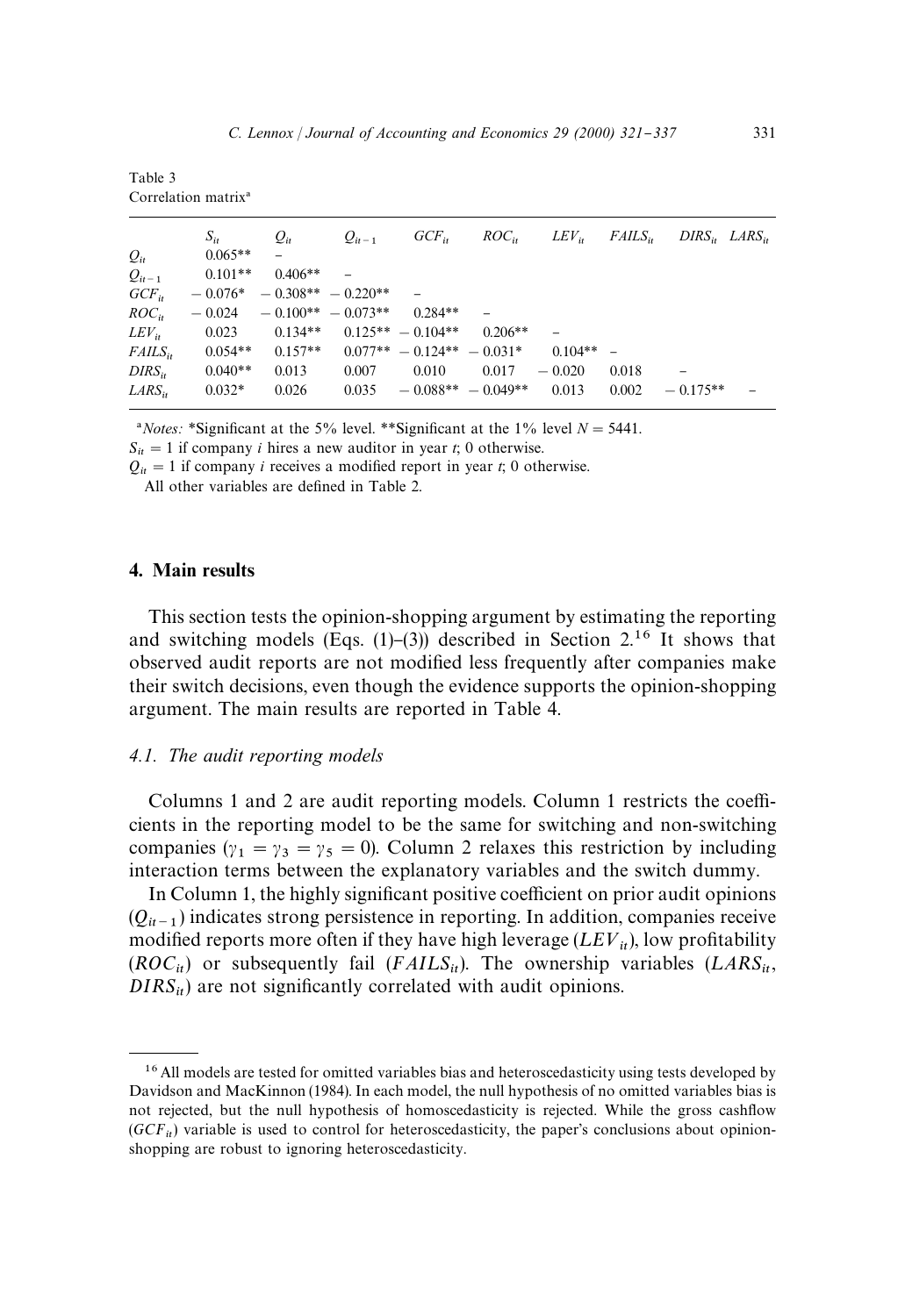|                                                                              | Audit reporting             |                             | Auditor switching            |                             |                           |  |
|------------------------------------------------------------------------------|-----------------------------|-----------------------------|------------------------------|-----------------------------|---------------------------|--|
|                                                                              | Eq. $(1)$<br>(1)            | (2)                         | Eq. $(2a)$<br>(3)            | Eq. $(2b)$<br>(4)           | Eq. $(3)$<br>(5)          |  |
| Opinion-shopping<br>$\hat{Q}_{it}^{\hat{q}_{1\ast}} - \hat{Q}_{it}^{q0\ast}$ |                             |                             |                              | $-0.52$                     |                           |  |
|                                                                              |                             |                             |                              | $(-4.61)$ **                |                           |  |
| $Pr(\hat{Q}_{it}^{q1} = 1) - Pr(\hat{Q}_{it}^{q0} = 1)$                      |                             |                             | $-1.64$<br>$(-4.24)$ **      |                             |                           |  |
| Prior reports                                                                |                             |                             |                              |                             |                           |  |
| $Q_{it-1}$                                                                   | 1.64<br>$(13.59)$ **        | 1.73<br>$(13.66)$ **        |                              |                             | 0.66<br>$(4.63)$ **       |  |
| Financial distress                                                           |                             |                             |                              |                             |                           |  |
| $LEV_{it}$                                                                   | $0.35e-04$<br>$(6.63)$ **   | $0.33e-04$<br>$(6.72)$ **   | $0.19e-0.5$<br>(0.62)        | $-0.50e-0.5$<br>$(-1.32)$   | $0.50e-0.5$<br>(1.32)     |  |
| $ROC_{it}$                                                                   | $-0.10e-03$<br>$(-5.80)$ ** | $-0.09e-03$<br>$(-8.01)$ ** | $-0.80e-0.5$<br>$(-0.61)$    | $-0.78e-0.5$<br>$(-0.68)$   | $-0.14e-04$<br>$(-1.06)$  |  |
| $FAILS_{it}$                                                                 | 0.66<br>$(3.43)$ **         | 0.61<br>$(3.05)$ **         | 0.51<br>$(2.65)$ **          | 0.47<br>$(2.42)^*$          | 0.39<br>$(2.01)^*$        |  |
| Inside ownership<br>$DIRS_{it}$                                              | $0.32e-02$<br>(1.55)        |                             | $0.47e-02$<br>$(3.17)$ **    | $0.47e-02$<br>$(3.17)$ **   | $0.43e-02$<br>$(3.14)$ ** |  |
| $LARS_{it}$                                                                  | $0.11e-02$<br>(0.39)        |                             | $0.54e-02$<br>$(2.66)$ **    | $0.53e-02$<br>$(2.61)$ **   | $0.47e-02$<br>$(2.49)*$   |  |
| $CONSTAT_{it}$                                                               | $-1.95$<br>$(-22.90)$ **    | $-1.89$<br>$(-29.87)$ **    | $-1.84$<br>$(-27.63)$ **     | $-1.72$<br>$(-24.11)$ **    | $-1.88$<br>$(-28.52)$ **  |  |
| Interaction terms                                                            |                             |                             |                              |                             |                           |  |
| $S_{it}Q_{it-1}$                                                             |                             | $-1.29$<br>$(-2.83)$ **     |                              |                             |                           |  |
| $S_{it}LEV_{it}$                                                             | -                           | $-0.13e-0.4$<br>$(-0.93)$   |                              |                             |                           |  |
| $S_{it}ROC_{it}$                                                             |                             | $-0.82e-07$<br>$(-0.10)$    |                              |                             |                           |  |
| $S_{it}FAILS_{it}$                                                           |                             | 0.11<br>(0.19)              |                              |                             |                           |  |
|                                                                              |                             |                             |                              |                             |                           |  |
| $S_{it}$                                                                     |                             | 0.32<br>(1.62)              |                              |                             | -                         |  |
| Heteroscedasticity                                                           |                             |                             |                              |                             |                           |  |
| $GCF_{it}$                                                                   | $-2.68e-02$<br>$(-8.90)$ ** | $-0.03$<br>$(-8.32)$ **     | $-0.85e-0.2$<br>$(-3.55)$ ** | $-0.84e-02$<br>$(-3.55)$ ** | $-0.02$<br>$(-3.59)$ **   |  |
| LR                                                                           | 170.58**                    | 164.82**                    | $16.35**$                    | $15.77**$                   | 9.29**                    |  |

Heteroscedastic probit models of audit reporting and auditor switching (*z*-statistics in parentheses)<sup>a</sup>

<sup>a</sup>*Notes:* LR = Likelihood ratio statistic under null hypothesis of homoscedasticity ( $\sigma^2 = 1$ ). *\*Significant at the 5% level. \*\*Significant at the 1% level.* 

$$
Pr(Q_{it} = 1 | Q_{it-1}, S_{it}, X_{it}) \equiv Pr(Q_{it}^{qs} = 1) = \Phi(Q_{it}^{qs})
$$

 $Pr(\tilde{Q}_{it} = 1 | Q_{it-1}, S_{it}, X_{it}) \equiv Pr(\tilde{Q}_{it}^{g*} = 1) = \Phi(\tilde{Q}_{it}^{g*})$ .<br> *S<sub>it</sub>* = 1 if company *i* hires a new auditor in year *t* (*s* = 1); 0 otherwise (*s* = 0).

 $Q_{it-1} = 1$  if company *i* receives a modified report in year  $t - 1$  ( $q = 1$ ); 0 otherwise ( $q = 0$ ). The remaining explanatory variables are defined in Table 2.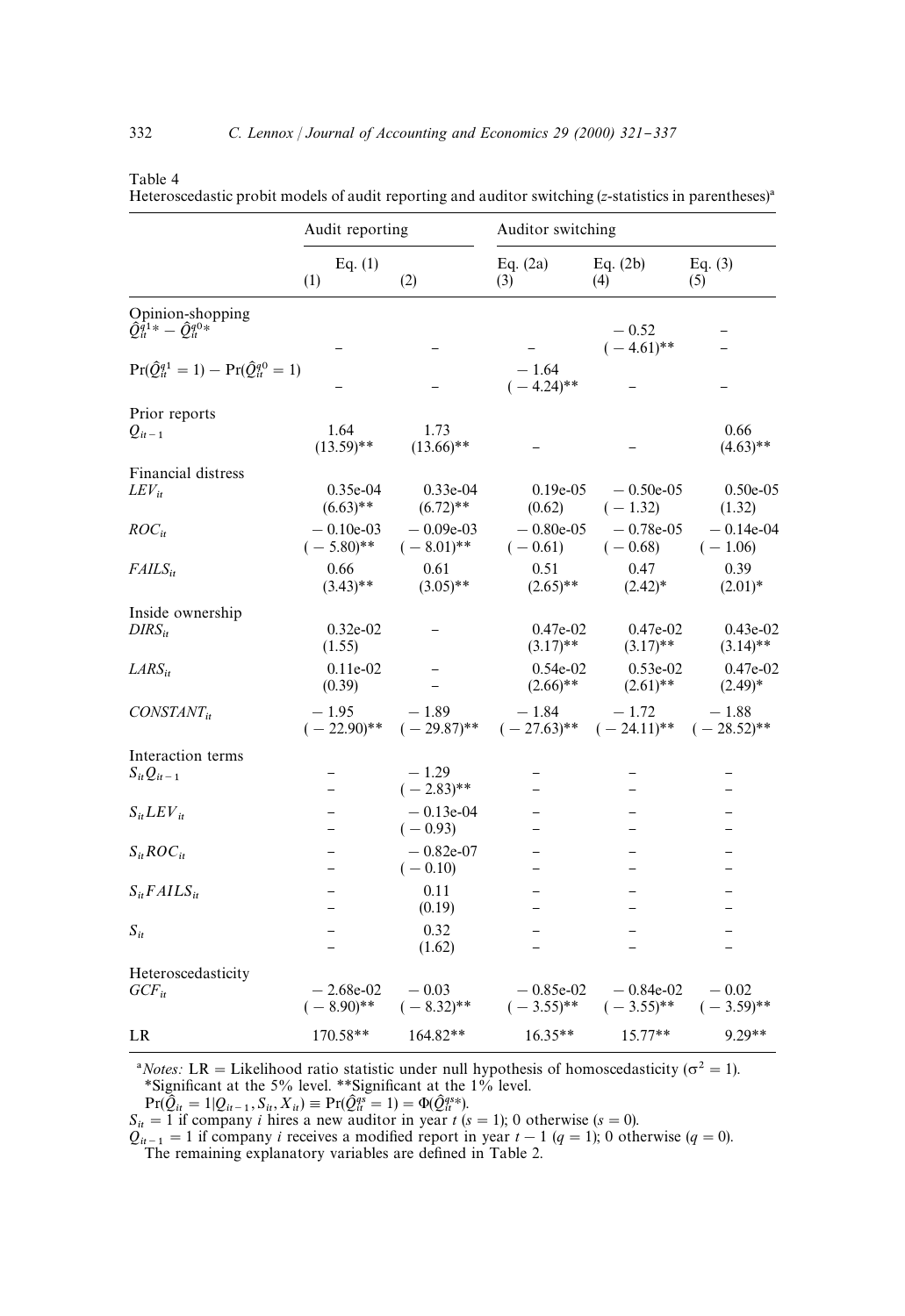In Column 2, the significant negative coefficient on the interaction between the switch dummy and prior opinions  $(S_{it}Q_{it-1})$  reveals less reporting persistence when companies change auditors ( $\hat{y}_5 < 0$ ). Intuitively, this means that a change in auditor increases the likelihood of a change in audit opinion. Coefficients on the other interaction variables ( $S_{it}$ *LEV*<sub>it</sub>,  $S_{it}$ *ROC*<sub>it</sub>,  $S_{it}$ *FAILS*<sub>it</sub>,  $S_{it}$ ) are not statistically significant.

The results in Column 2 are used to predict the modified opinion probabilities  $Pr(\hat{Q}_{it}^{qs} = 1)$  which are reported in Fig. 2. There are 126 observations where prior reports are modified (Panel A) and 5,315 observations where prior reports are clean (Panel B). In Panel A, the mean predicted  $Pr(\hat{Q}_{it}^{11} = 1)$  is 22.0% while the mean predicted Pr( $\hat{Q}_{it}^{10} = 1$ ) is 56.0%. This means that, when prior reports are modified, companies generally receive modified reports with lower probabilities if they switch auditors. In Panel B, the mean predicted  $Pr(\hat{Q}_{it}^{01} = 1)$  is 5.3% while the mean predicted Pr( $\hat{Q}_{it}^{00} = 1$ ) is 3.1%. This means that when prior reports are clean, companies receive modified reports with lower probabilities if they do not switch. These predicted probabilities mean that opinion-shopping companies would change auditors more frequently when prior reports are modified.

#### *4.2. The auditor switching models*

Columns 3 and 4 are the structural switching models (Eqs. (2a) and (2b)), while Column 5 is the reduced form switching model (Eq. (3)). The results in Column 2 are used to predict the modified opinion probabilities ( $Pr(\hat{Q}^{qs}_{tt} = 1)$ ) and the response variables ( $\hat{Q}_{it}^{gs*}$ ). This enables me to construct the opinion-shopping variables which are included in Columns 3 and 4. Column 5 tests the reduced form relation between prior audit opinions  $(Q_{it-1})$  and switching.

In Columns 3 and 4, the highly significant negative coefficients ( $\hat{\theta}_1 = -1.64$ ,  $-0.52$ ) on the opinion-shopping variables indicate that companies would have received modified opinions more frequently if they had made opposite switch decisions.<sup>17</sup> This suggests that companies do successfully engage in opinionshopping  $(\hat{\theta}_1 < 0)$ . In Column 5, the significant positive coefficient on prior reports  $(Q_{it-1})$  shows that companies change auditors more often when prior reports are modified ( $\hat{\theta}_1 \hat{\gamma}_5 > 0$ ). This positive relation is exactly what one would expect, since Column 2 shows that switching reduces reporting persistence  $(\hat{y}_5 < 0)$  and Columns 3 and 4 indicate successful opinion-shopping  $(\hat{\theta}_1 < 0)$ .

While the leverage  $(EEV_{it})$  and profitability  $(ROC_{it})$  variables have insignificant effects on switching, the coefficients on the bankruptcy dummy  $(FAILS_{it})$ are positive and significant. This is consistent with failing companies being more likely to change auditors (Menon and Schwartz, 1985). The significant positive

<sup>&</sup>lt;sup>17</sup> Similar results hold if the insignificant interaction terms are omitted from Column  $2(\gamma_1 = \gamma_3 = 0).$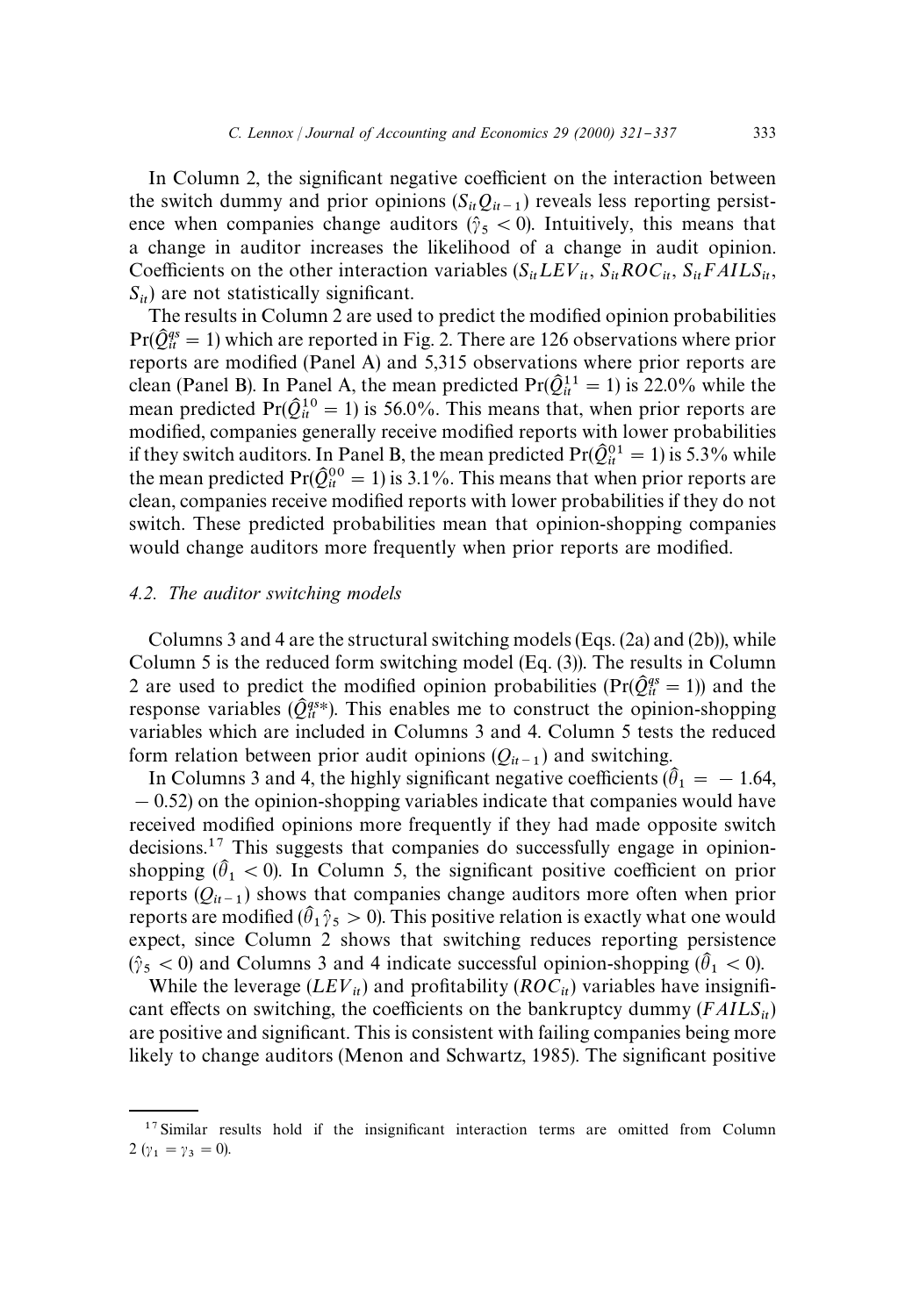### Panel A: Prior opinions are modified (126 observations)



Panel B: Prior opinions are clean (5315 observations)



Fig. 2. Mean predicted modified opinion probabilities (see Fig. 1 for varible definitions).

coefficients on the inside ownership variables  $(DIRS_{it}, LARS_{it})$  show that companies with low inside ownership are less likely to switch. This is consistent with managers being more reluctant to signal bad news by switching auditors when inside ownership is low.

## *4.3. The importance of methodology*

Although the results of Table 4 are consistent with successful opinionshopping, this section shows that observed audit opinions do not generally improve after companies switch auditors. This is important because previous studies test the opinion-shopping argument by comparing observed pre- and post-switch audit opinions.

Table 5 reports the audit opinions of switching and non-switching companies in a contingency table. As in Table 4, switching occurs more often when prior reports are modified and audit opinions change more often when companies switch. Prior to the switch decision,  $10.3\%$  ( $= 20/194$ ) of switching companies receive modified reports while  $2.0\%$  ( $= 106/5247$ ) of non-switching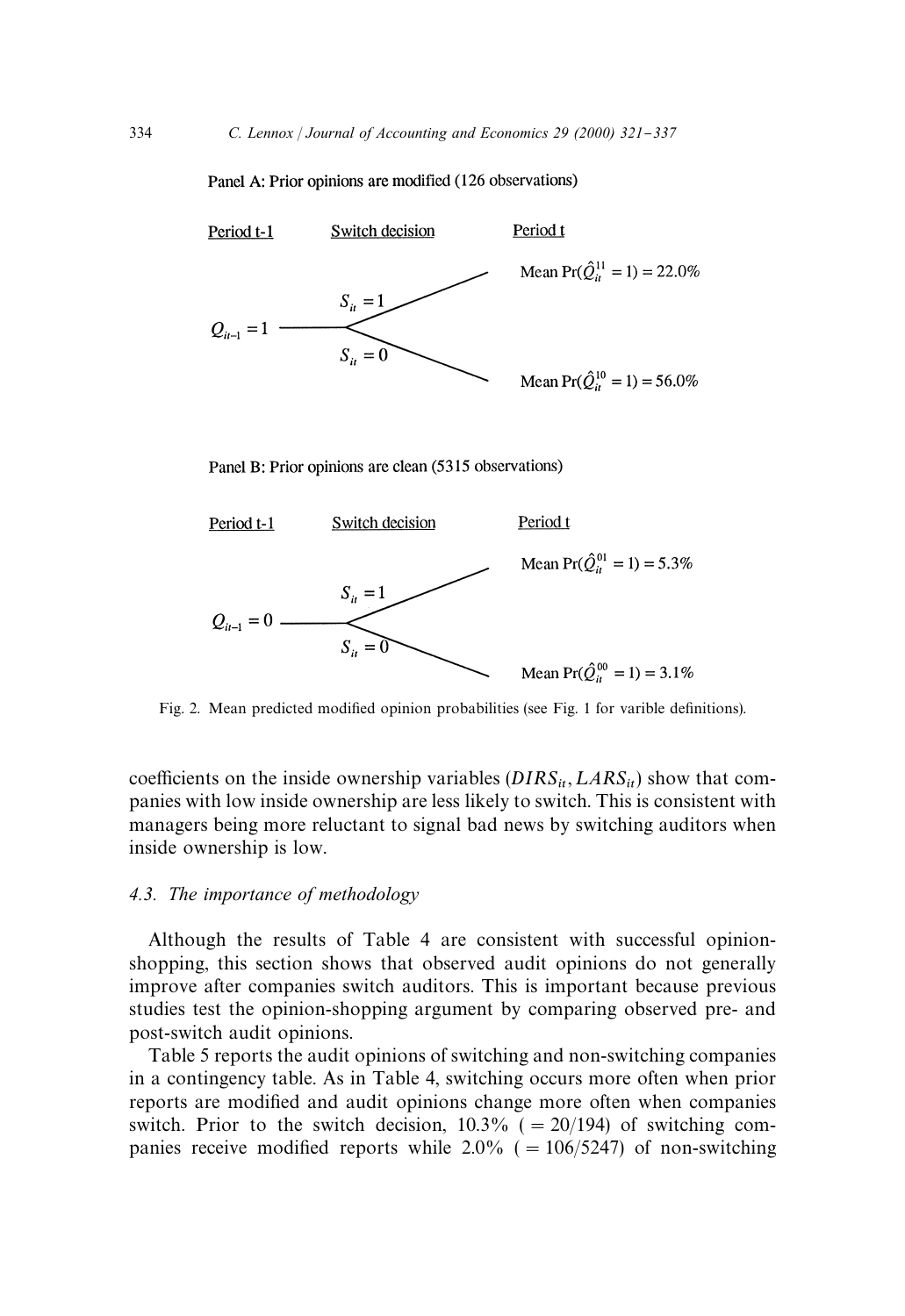|            |     | Switching companies $(S_{it} = 1)$ |        |      | Non-switching companies $(S_{ii} = 0)$ |        |  |  |
|------------|-----|------------------------------------|--------|------|----------------------------------------|--------|--|--|
|            |     | $Q_{it-1} = 0$ $Q_{it-1} = 1$      | Totals |      | $Q_{it-1} = 0$ $Q_{it-1} = 1$          | Totals |  |  |
| $Q_{it}=0$ | 162 |                                    | 177    | 5053 | 50                                     | 5103   |  |  |
| $Q_{it}=1$ | 12  |                                    | 17     | -88  | 56                                     | 144    |  |  |
| Totals     | 174 | 20                                 | 194    | 5141 | 106                                    | 5247   |  |  |

Table 5 Audit opinions of switching and non-switching companies<sup>a</sup>

<sup>a</sup>*Notes:*  $S_{it} = 1$  if company *i* hires a new auditor in year *t*; 0 otherwise.

 $Q_{it} = 1$  if company *i* receives a modified report in year *t*; 0 otherwise.

companies receive modified reports. The difference between these frequencies is statistically significant at the 1% level ( $\gamma = 65.27$ ). After the switch decision, a change in opinion is experienced by  $13.9\%$  ( $= 27/194$ ) of switching companies and  $2.6\%$  ( $= 138/5247$ ) of non-switching companies. The difference between these frequencies is also statistically significant at the 1% level ( $\gamma = 78.84$ ). Consistent with Table 4, these findings suggest companies successfully engage in opinion-shopping.

Table 5 also reveals no significant improvement in observed audit opinions for switching and non-switching companies. Only  $1.0\%$  ( $= 50/5247$ ) of nonswitching companies receive clean reports following prior modified reports, while  $1.7\%$  ( $= 88/5247$ ) receive modified reports after having clean reports. Although this deterioration in observed reports is statistically significant at the 1% level ( $\gamma = 10.46$ ), it does not follow that non-switching companies unsuccessfully engage in opinion-shopping. When prior opinions are clean, companies are predicted to receive clean reports more frequently when they retain incumbent auditors.

There is also no improvement in the observed reports of switching companies. Only 7.7% ( $= 15/194$ ) of switching companies receive clean reports following prior modified reports, while 6.2% ( $= 12/194$ ) receive modified opinions after having clean reports (the difference is not statistically significant,  $\chi = 0.33$ ). Although audit opinions do not generally improve for switching companies, it does not follow that opinion-shopping is futile. When prior opinions are modified, companies are predicted to receive clean reports more often when they change auditors.

# 5. Conclusion

Previous studies test for opinion-shopping by comparing observed audit opinions before and after companies change auditors. In contrast, this paper predicts the opinions both switching and non-switching companies would have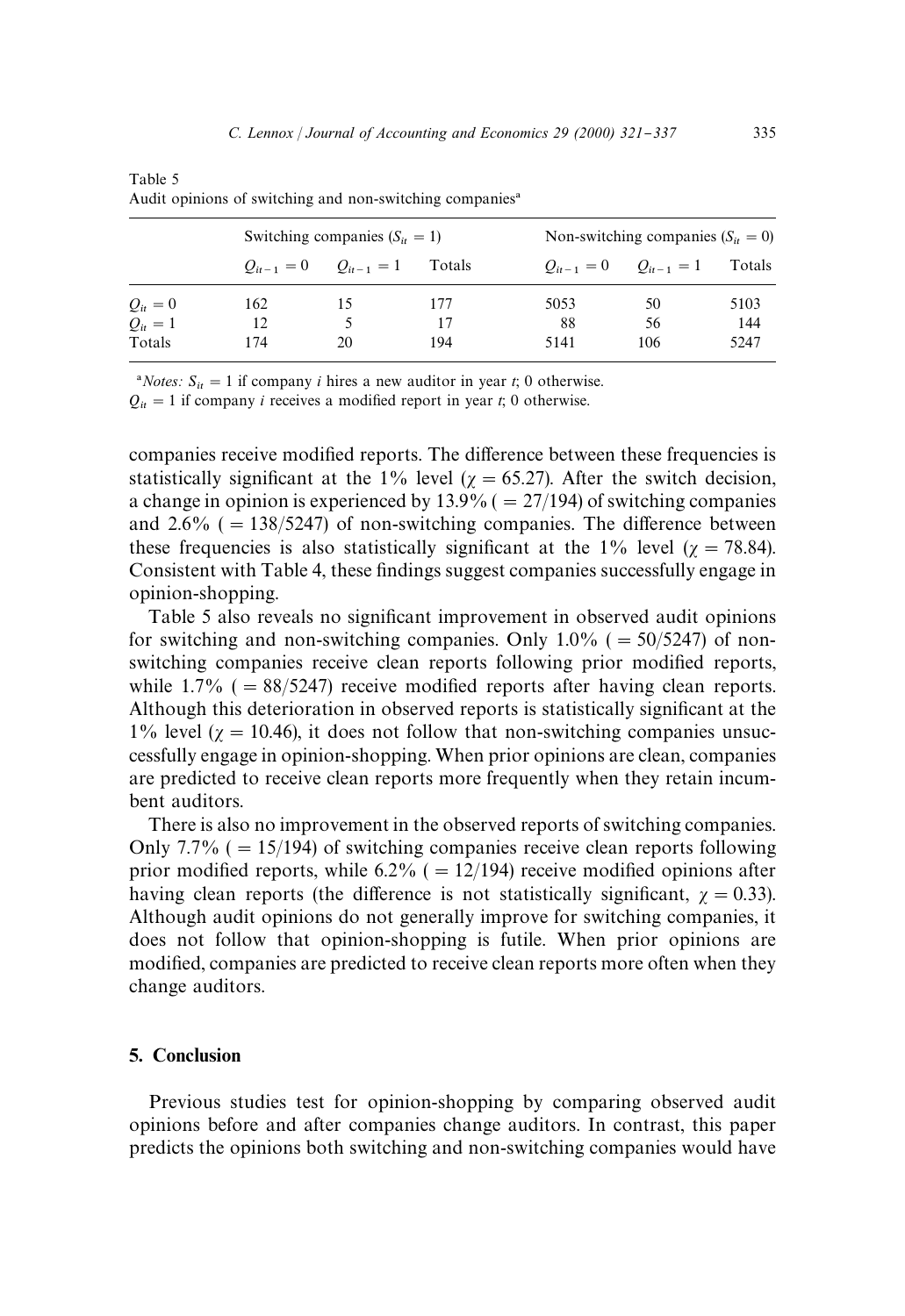received had they made opposite switch decisions. There are two key findings. First, auditor changes occur more often after companies receive modified opinions. Second, switching auditor increases the probability of a change in audit opinion. These two results imply that companies receive modified reports less frequently than they would under opposite switch decisions. While observed audit opinions do not generally improve, the reports companies would have received under opposite switch decisions are predicted to be significantly less favourable. This suggests that companies do successfully engage in opinionshopping.

More research is needed to answer two important questions. First, what is the effect of audit regulation on opinion-shopping? In the UK, outgoing auditors rarely disclose accounting irregularities to incoming auditors and newly appointed auditors do not have rights of access to the working papers of previous auditors (Dunn et al., 1994). Lack of communication between incoming and outgoing auditors may increase the scope for opinion-shopping behaviour. In the US, there is more communication particularly since SAS 84 (issued in 1997) gives newly appointed auditors the right to see previous working papers. Future research might use this paper's methodology to test for opinionshopping in other countries and to test the impact of changes in audit regulations.

Second, how does opinion-shopping affect social welfare? In answering this question, it may help to distinguish between two types of reporting errors. Type I error occurs when a company deserves a modified report but receives a clean report. Type II error occurs when a company deserves a clean report but receives a modified report. By reducing the frequency of modified reports, opinion-shopping increases the number of Type I errors but reduces the number of Type II errors. Therefore, the welfare implications of opinion-shopping depend on the social costs and frequencies of Type I and Type II errors. As yet, there is little evidence on these costs and frequencies; so, one cannot automatically presume that policy-makers should deter opinion-shopping.

# **References**

Anderson, J., 1972. Separate sample logistic discrimination. Biometrika 59, 19-35.

Barkess, L., Simnett, R., 1994. The provision of other services by auditors: independence and pricing issues. Accounting and Business Research 24, 99-108.

- Chow, C., Rice, S., 1982. Modified audit opinions and auditor switching. The Accounting Review 57, 326-335.
- Citron, D., Taffler, R., 1992. The audit report under going concern uncertainties: an empirical analysis. Accounting and Business Research 22, 337–345.
- Craswell, A., 1988. The association between modified opinions and auditor switches. Accounting and Business Research 19, 23-31.
- Craswell, A., 1999. Does the provision of non-audit services impair auditor independence?. International Journal of Auditing  $3(1)$ ,  $29-40$ .